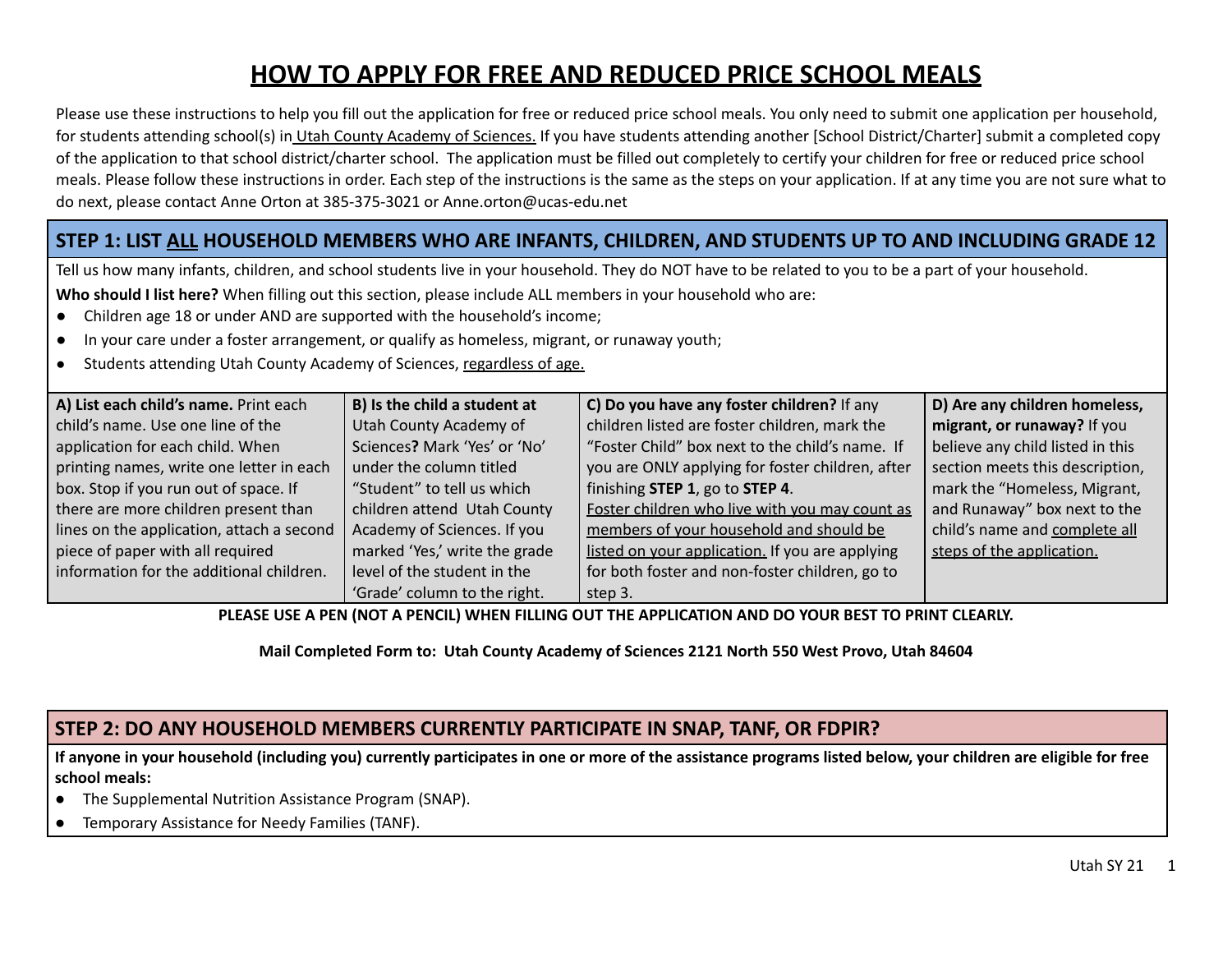| The Food Distribution Program on Indian Reservations (FDPIR).                                                                      |                                                                                                                                                                                                                                                                                                                                                                            |  |  |  |  |
|------------------------------------------------------------------------------------------------------------------------------------|----------------------------------------------------------------------------------------------------------------------------------------------------------------------------------------------------------------------------------------------------------------------------------------------------------------------------------------------------------------------------|--|--|--|--|
| A) If no one in your household participates in any of<br>the above listed programs:<br>Leave STEP 2 blank and go to STEP 3.<br>l e | B) If anyone in your household participates in any of the above listed programs:<br>Indicate the program type. Write a case number for SNAP, TANF, or FDPIR. You only need to<br>provide one case number. If you participate in one of these programs and do not know your<br>case number, contact: Rachel Hawes at Rachel.hawes@schools.utah.gov<br>Go to <b>STEP 4</b> . |  |  |  |  |

### **STEP 3: REPORT INCOME FOR ALL HOUSEHOLD MEMBERS**

#### **How do I report my income?**

- Use the charts titled **"Sources of Income for Adults"** and **"Sources of Income for Children,"** printed on the back side of the application form to determine if your household has income to report.
- Report all amounts in GROSS INCOME ONLY. Report all income in whole dollars. Do not include cents.
- o Gross income is the total income received before taxes.
- o Many people think of income as the amount they "take home" and not the total, "gross" amount. Make sure that the income you report on this application has NOT been reduced to pay for taxes, insurance premiums, or any other amounts taken from your pay.
- Write a "0" in any fields where there is no income to report. Any income fields left empty or blank will also be counted as a zero. If you write '0' or leave any fields blank, you are certifying (promising) that there is no income to report. If local officials suspect that your household income was reported incorrectly, your application will be investigated.
- Mark how often each type of income is received using the check boxes to the right of each field.

#### **3.A. REPORT INCOME EARNED BY CHILDREN**

**A**) **Report all income earned or received by children.** Report the combined gross income for ALL children listed in STEP 1 in your household in the box marked "Child Income." Only count foster children's income if you are applying for them together with the rest of your household.

*What is Child Income?* Child income is money received from outside your household that is paid DIRECTLY to your children. Many households do not have any child income.

#### **3.B REPORT INCOME EARNED BY ADULTS**

#### **Who should I list here?**

- When filling out this section, please include ALL adult members in your household who are living with you and share income and expenses, even if they are not related and even if they do not receive income of their own.
- *● Do NOT include:*
- o People who live with you but are not supported by your household's income AND do not contribute income to your household.